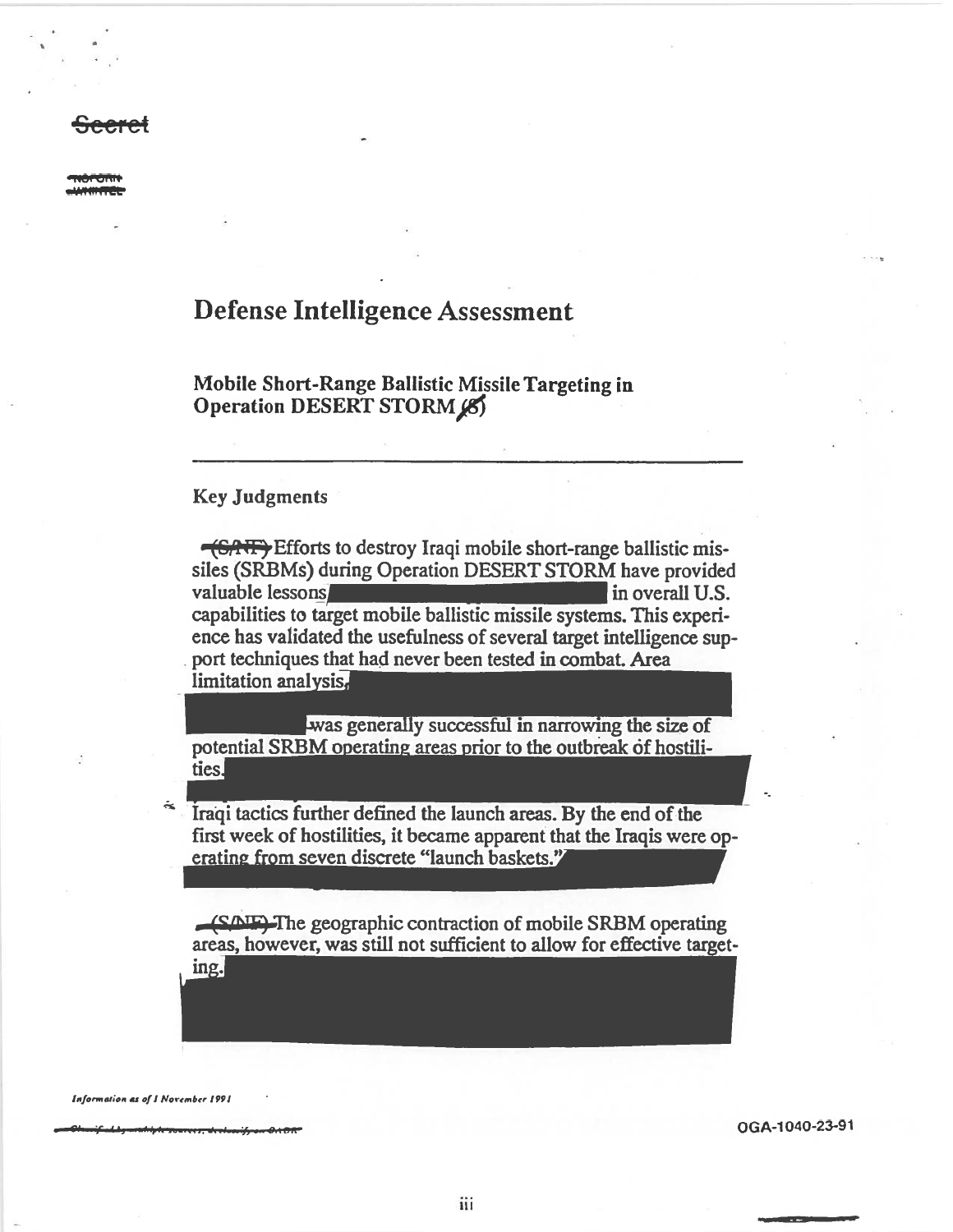**TEAT**-Improvements in national and tactical intelligence collection and architecture might provide more timely cuing to strike aircraft in certain situations. However, the inherently mobile nature of SRBM-type targets will probably not support the translation of this type of targeting to a "fixed target" solution.

### The key to successful future

operations against this type of target appears to be developing intelligence capabilities to sufficiently narrow search areas to the point that tactical aircraft

can effectively search the area and localize targets of interest.



## The DESERT STORM ex-

perience also highlights the need to develop and exercise an adaptive targeting architecture aimed at shortening current target intelligence, mission planning, and force execution timelines. The lessons learned in Operation DESERT STORM can provide the framework to develop more effective and realistic approaches to targeting mobile systems in the future.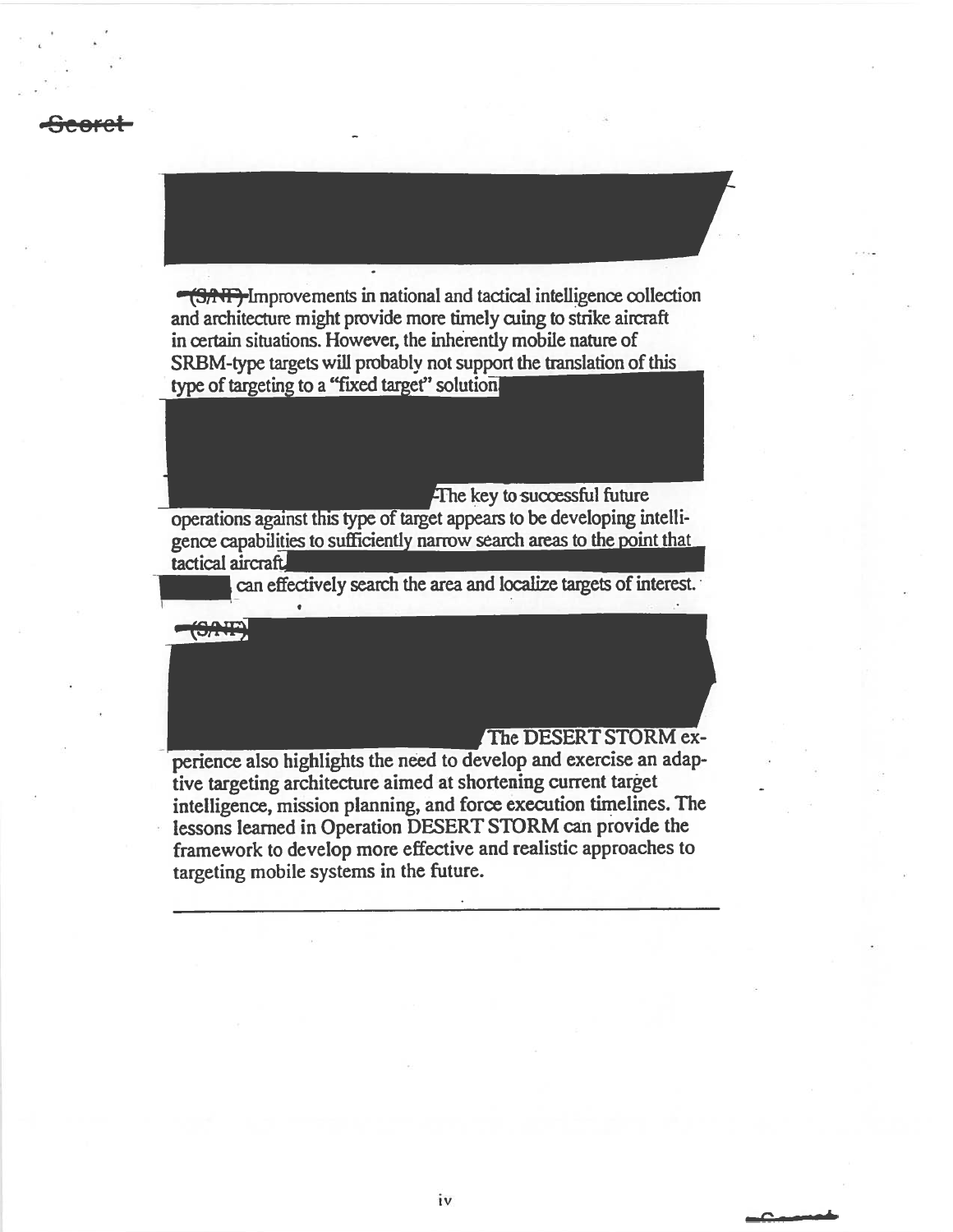

# Mobile Short-Range Ballistic Missile Targeting in Operation DESERT STORM TSL

### Introduction

 $-$ (3/ $\overline{AB}$ ). Efforts to destroy Iraqi mobile short-range ballistic missiles (SRBMs) during Operation DESERT STORM have provided valuable lessons regarding overall U.S. capabilities to detect, locate, identify, and target mobile ballistic missile systems. This study examines the information gained in Operation DESERT STORM, including intelligence successes and shortfalls. In addition, intelligence estimates made before the outbreak of hostilities, mobile SRBM target intelligence support provided during the war, and an assessment of the results of the counter-SRBM targeting efforts against Iraq are surveyed.

Prehostilities Intelligence Assumptions

• <del>• (SAUXWAY</del> Numerous general assessments regarding Iraq's SRBM force, including operational. concepts of force dispersal and system capabilities, were made before the war.

These elements, coupled with traditional electro-optical imagery search and analysis, resulted in specialized target materials being produced both before and during the war.

CAIFAVIE The operational paradigm of Iraqi<br>SRBM operations developed prior to the conflict conflict. It became the sole remaining w

proved to be a generally accurate portrayal of actual Iraqi wartime operations. By late August 1990, the bulk of the Iraqi SRBM force had dispersed from central support bases, such as Taji, to dispersed support bases.

**CANFARY** The effectiveness of the imagery effort in identifying SRBM-related dispersed support bases cannot be accurately quantified.

the analysis resulted in the identification of dozens of potential SRBM forward support facilities that were during the war.

Iraqi SRBM Force Dispersal and Forward dilemma of targeting these facilities became<br>Deployment particularly acute in

conflict. It became the sole remaining western

I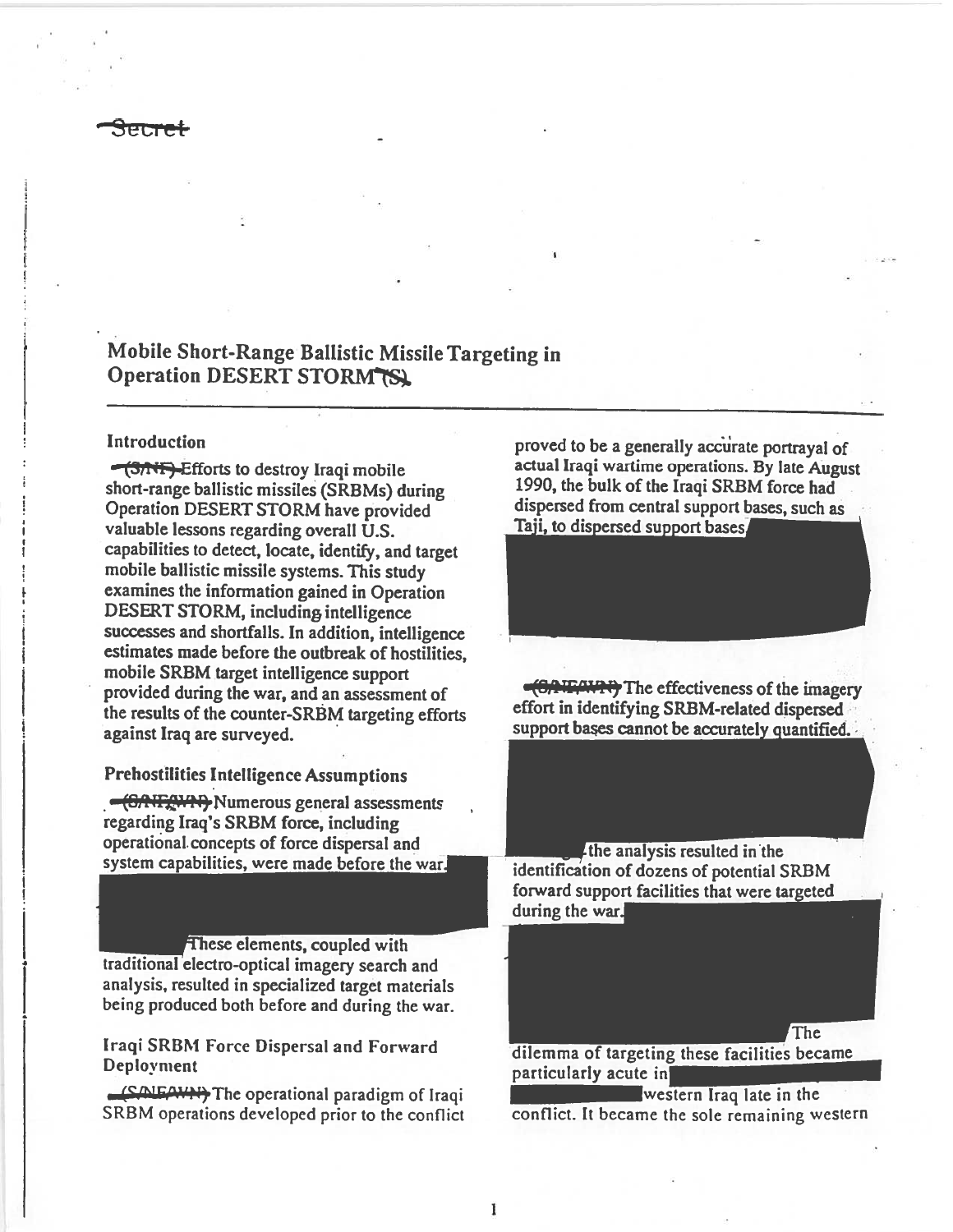Seeret

### -ECODETHOFORHWHINTEL



mobile SRBM launch area during the final<br>period of the war, and it most likely contained at<br>least one support base.

Mobile SCUD Presurveyed Launch Positions -GANEAWNT

| $-$ (S/NT/WIN)               | и<br>٠                             |
|------------------------------|------------------------------------|
| $\mathbf{r} \in \mathcal{R}$ | $\overline{\phantom{a}}$<br>$\sim$ |
| ×                            |                                    |
| ٠                            |                                    |
|                              |                                    |
|                              |                                    |



 $(SATEOUP)$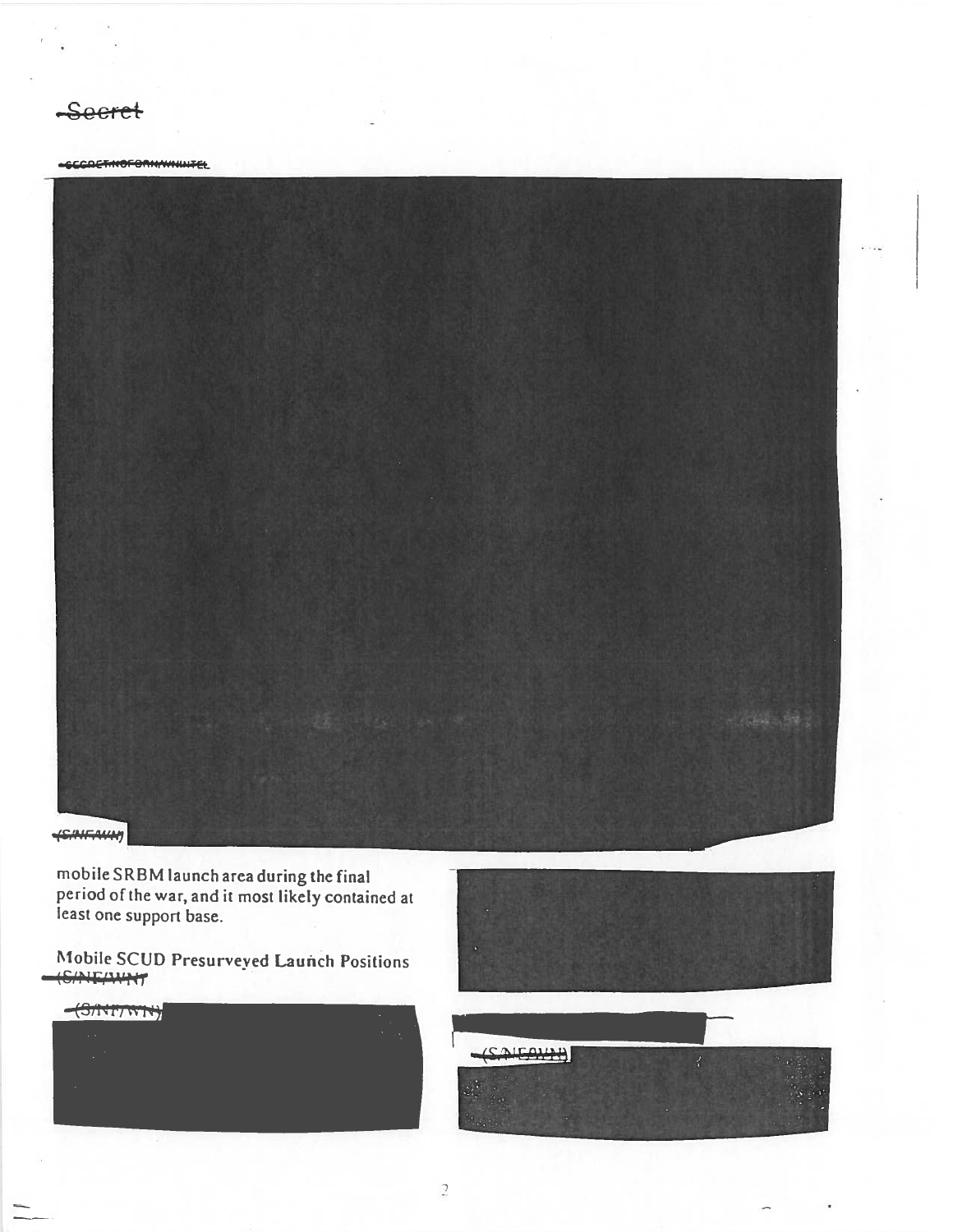Seeret

SECRETHIOPORINHHITEL





Iraqi Extended-Range SCUD System<br>Capabilities Assessment

(S/NE/WN) Technical estimates of Iraqi<br>SRBM capabilities were particularly important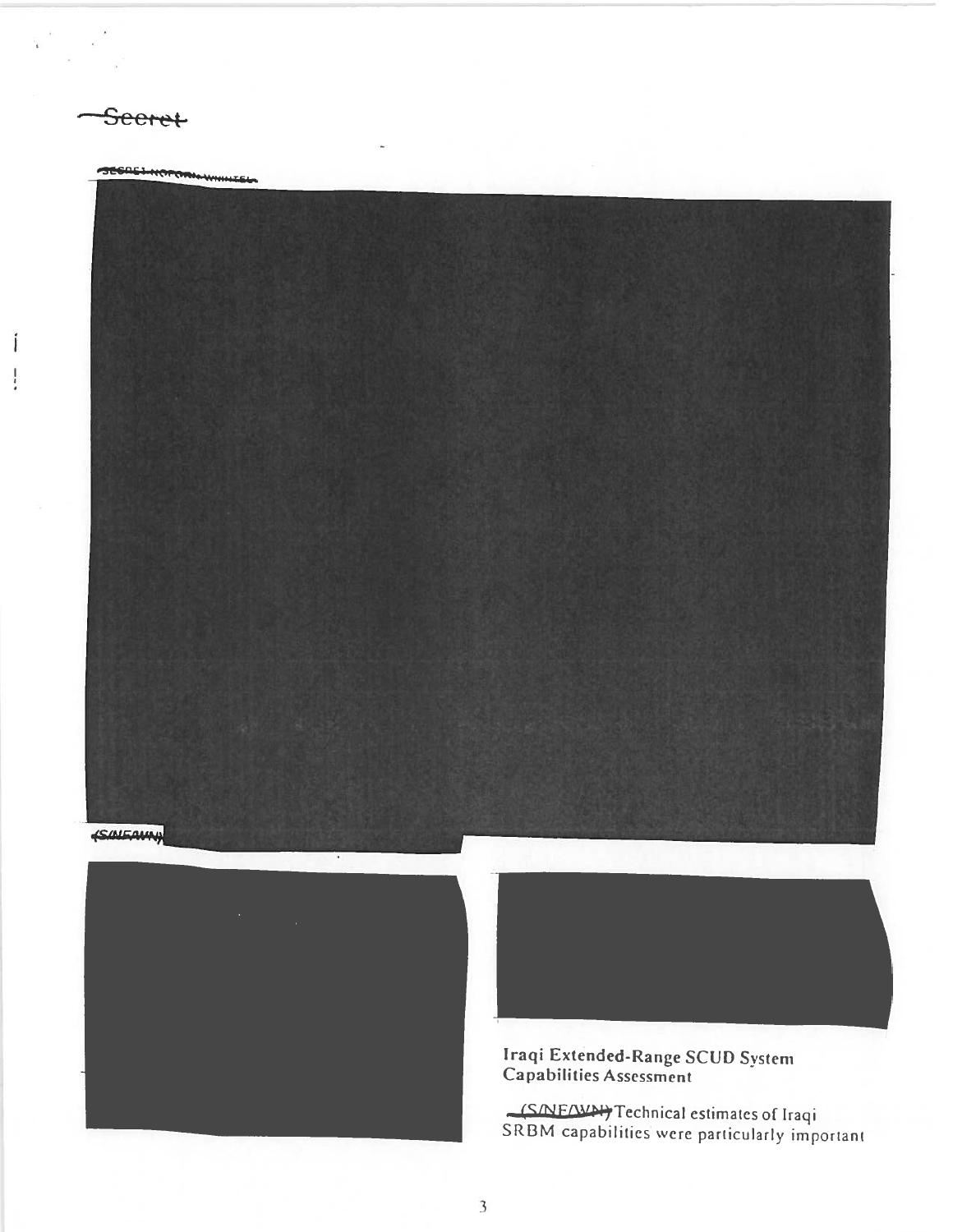



to the mobile missile target support mission. Operational launches later confirmed the model-derived assessments of Iraqi-modified SCUD range, payload, and accuracy. Assessments of maximum modified SCUD range prove<sup>d</sup> valuable in bounding potential launch areas prior to the outbreak of hostilities. Based on these estimates, range arcs within <sup>580</sup> to <sup>620</sup> kilometers of probable targets in the U.S. Central Command (USCENTCOM) area of responsibility and in Israel defined potential launch areas. These factors, further refined by area limitation analysis, proved reliable in predicting<br>general SRBM launch areas during the war

Mobi)e SRBM Operating Area limitation Analysis<sup>(9)</sup>

 $-6$ 



and imagery were also used to shed light on genera<sup>l</sup> SRBM operating areas.

'MLWiThis area limitation analysis significantly reduced the overall imagery search (and later armed aircraft search) requirements by successfully predicting general Iraqi SRBM operating areas.'

I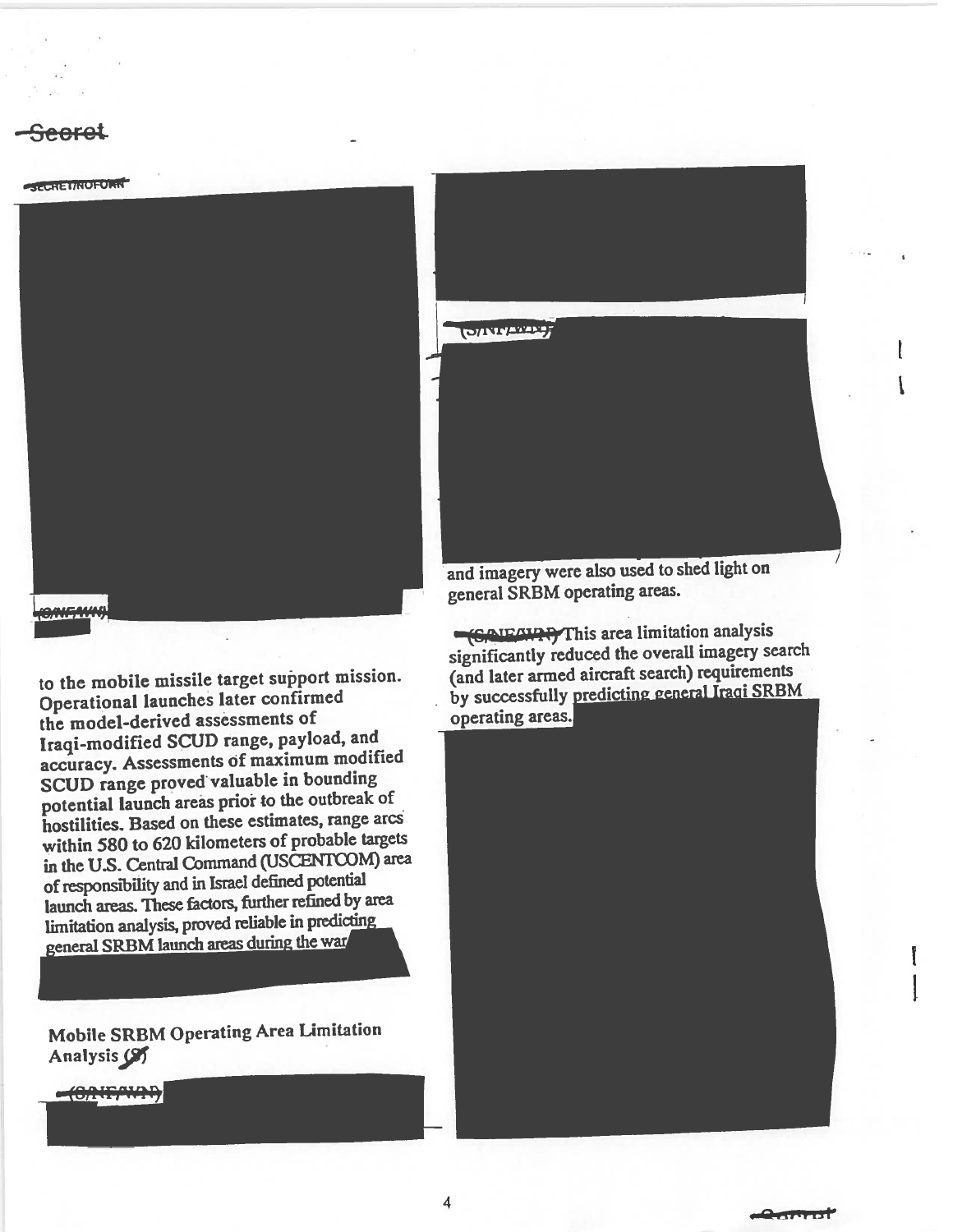SCORETAIOPOAINWWWPEE







**GAIF**>From a targeting perspective, prehostilities intelligence analysis provided a firm basis for determining general Iraqi SRBM operating areas and high-potential launch zones.

# **Wartime Mobile SRBM Targeting Support**

OAIEWAN

## Wartime Locational Intelligence

(SAVE WAY Iraqi SRBM tactics and additional intelligence data quickly focused the location of SRBM firing sites (initially based on prewar area limitation and imagery signature analysis even further

when the war commenced.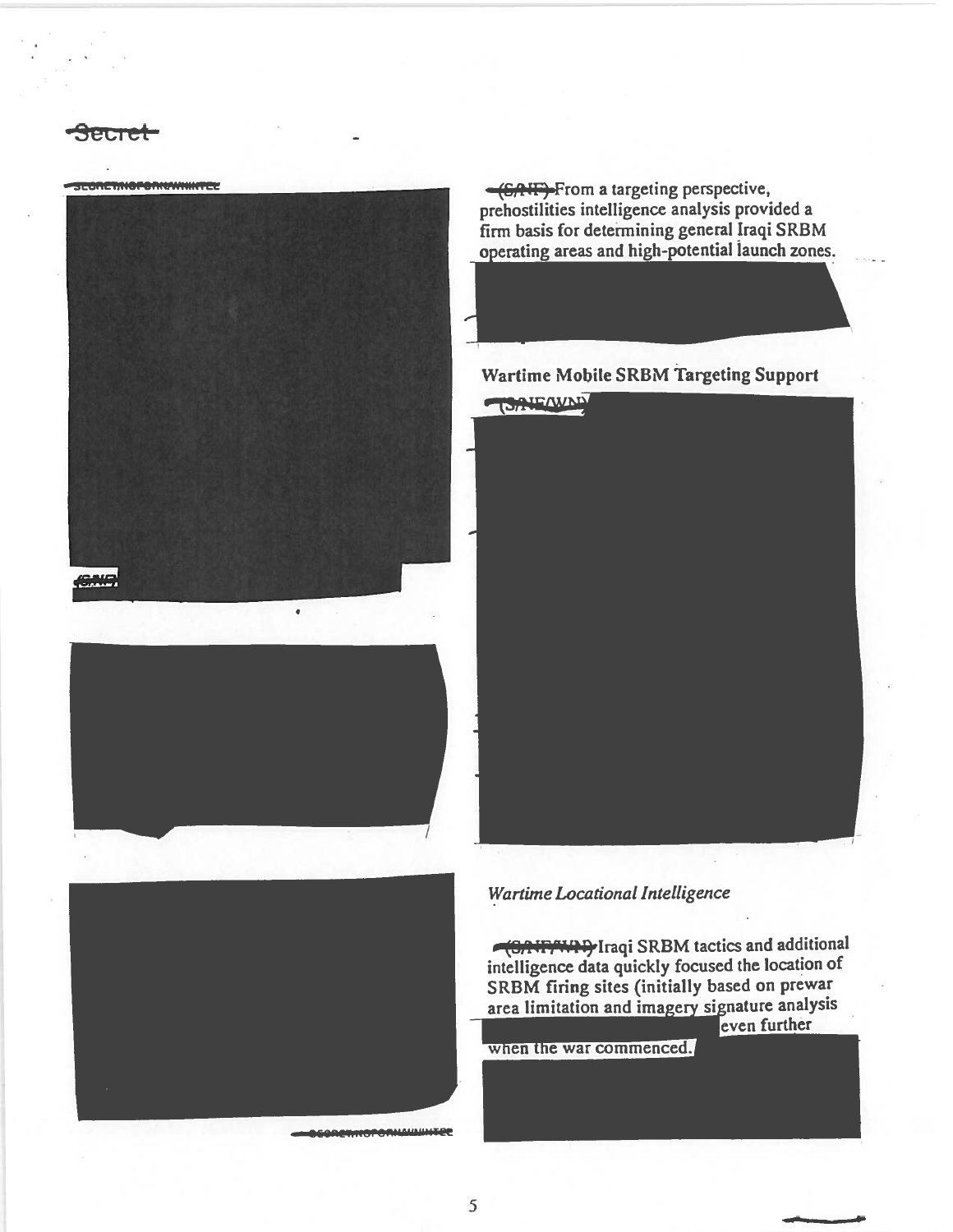-(Gif,'WN)\_By the end of the first week of hostilities, it became apparent that the Iraqis were operating from a relatively small number of discretely defined "launch baskets." These launch baskets can be roughly described as seven launch areas

As the war progressed, the number of launch baskets decreased. By war's end, the Iraqis were launching almost exclusively from areasin the west, the the south, and in central Iraq; the latter probably as a result of the Coalition threat in the southern launch

**SECRETAIOEORNAVKIKTEL** 

**baskets** 



and Southeastern Iraq.

## **Effect of Iraqi SRBM Tactics**

**(CATF)** Iraqi SRBM operating tactics, presumably largely influenced by Soviet doctrine, were specifically designed to minimize the vulnerability of the missile force by denying precise locational cuing to the enemy both before<br>and after launch operations.

Use of Ready-Hide Positions and Rapid Redeployment Tactics (SINF/WAF)



GRITT WIRT Concealment Methods. Iraqi mobile missile launcher crews also effectively<br>used terrain concealment measures

\_••%\_ -.---

to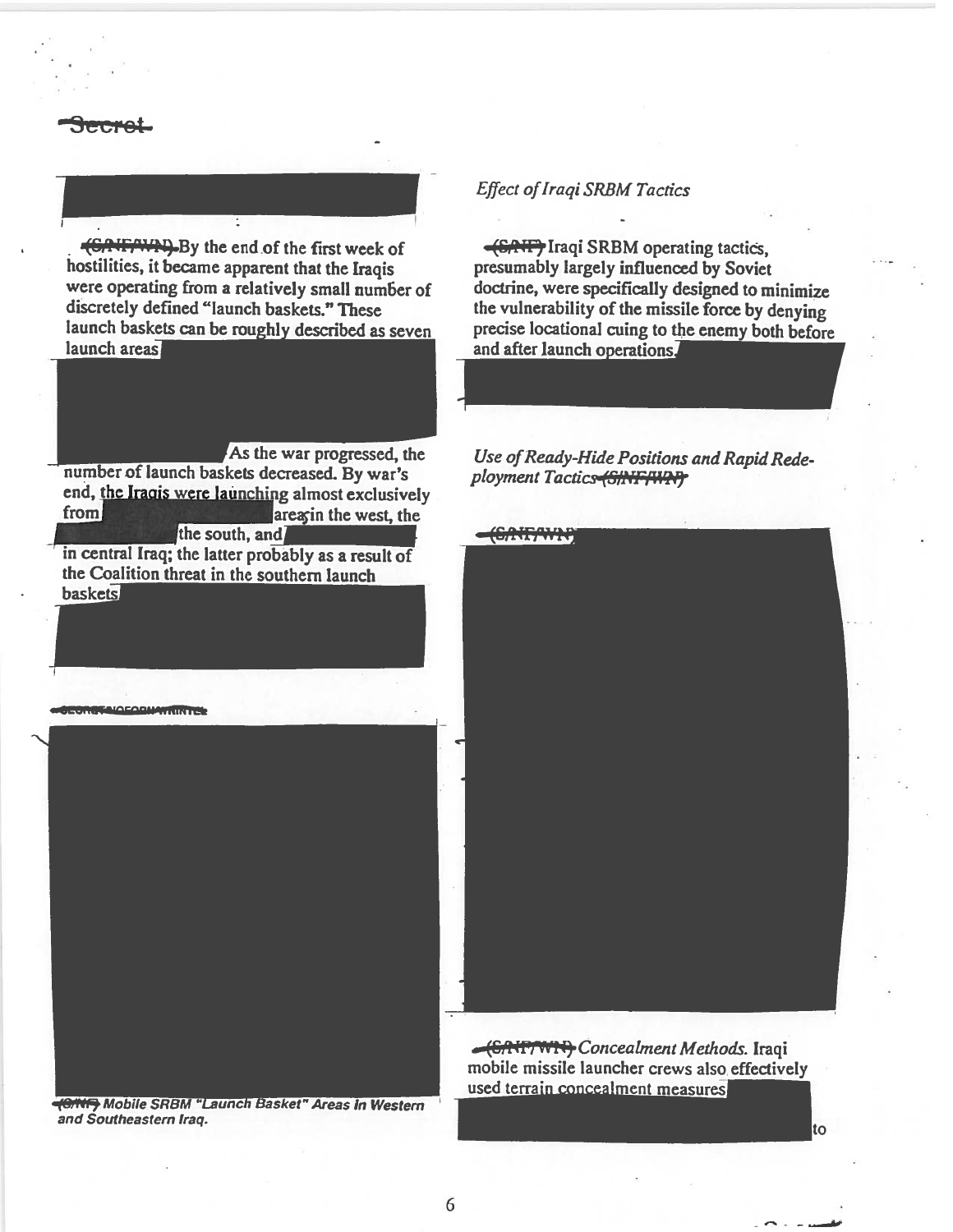

**SECRET WINNIFEL HEL UK, CA. AS** 



complicate Coalition force targeting efforts. Iraq<br>appeared to have recognized that at the very least<br>enemy forces would locate the missile launch<br>area when the missile was fired.

Coverwrity Communication Security. Iraq appears to have successfully employed communication security procedures,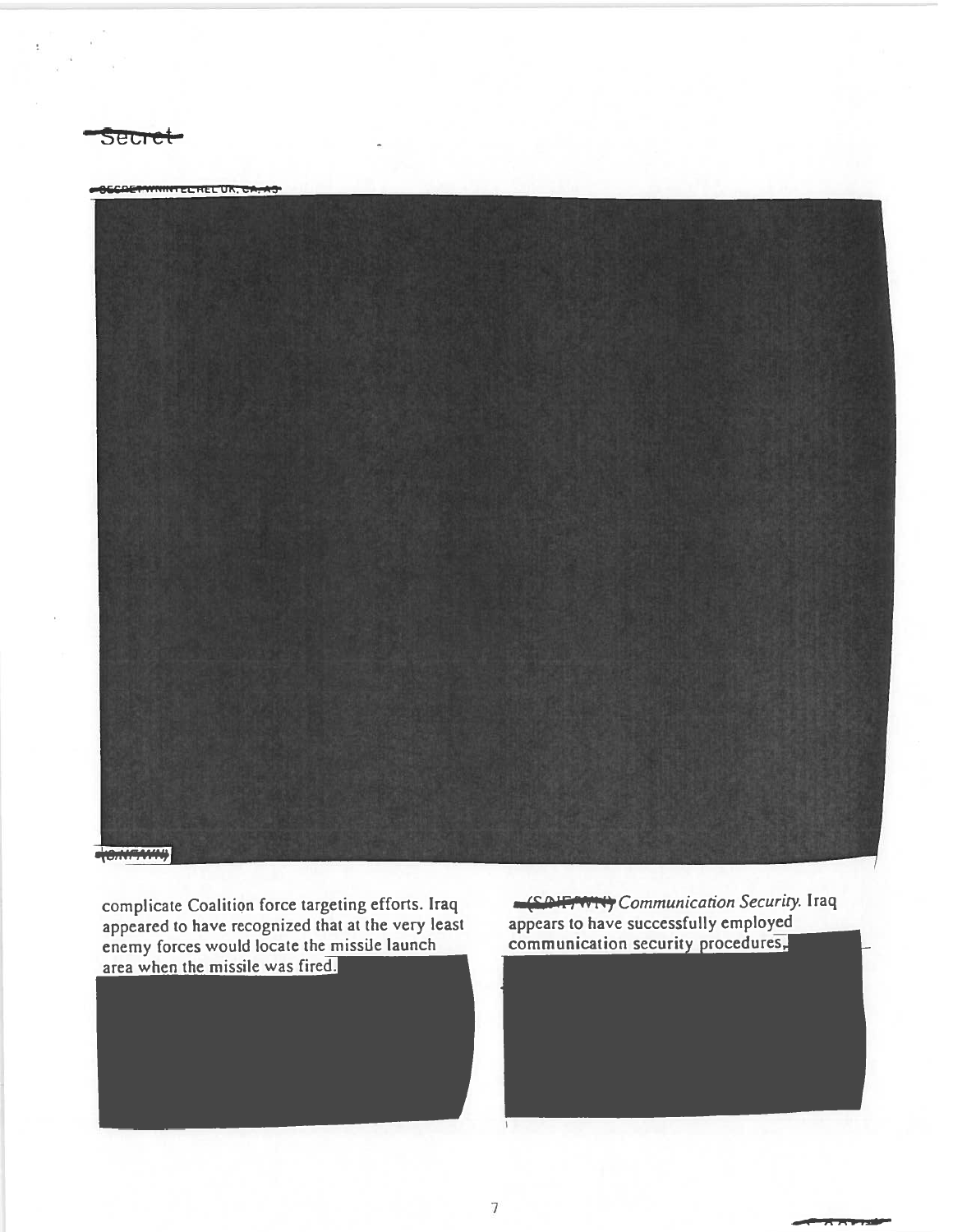(SINTTWING False Target Generation. SRBM targeting was greatly complicated because of the high number of apparently false targets attacked during counter-SRBM operations. This false target phenomenon appeared to be the result of both Iraq's use of decoys and its predilection for operating the mobile missile force in areas that generally support numerous other large vehicles, such as POL trucks

Intelligence Cuing Shortfalls

CONFANAD

8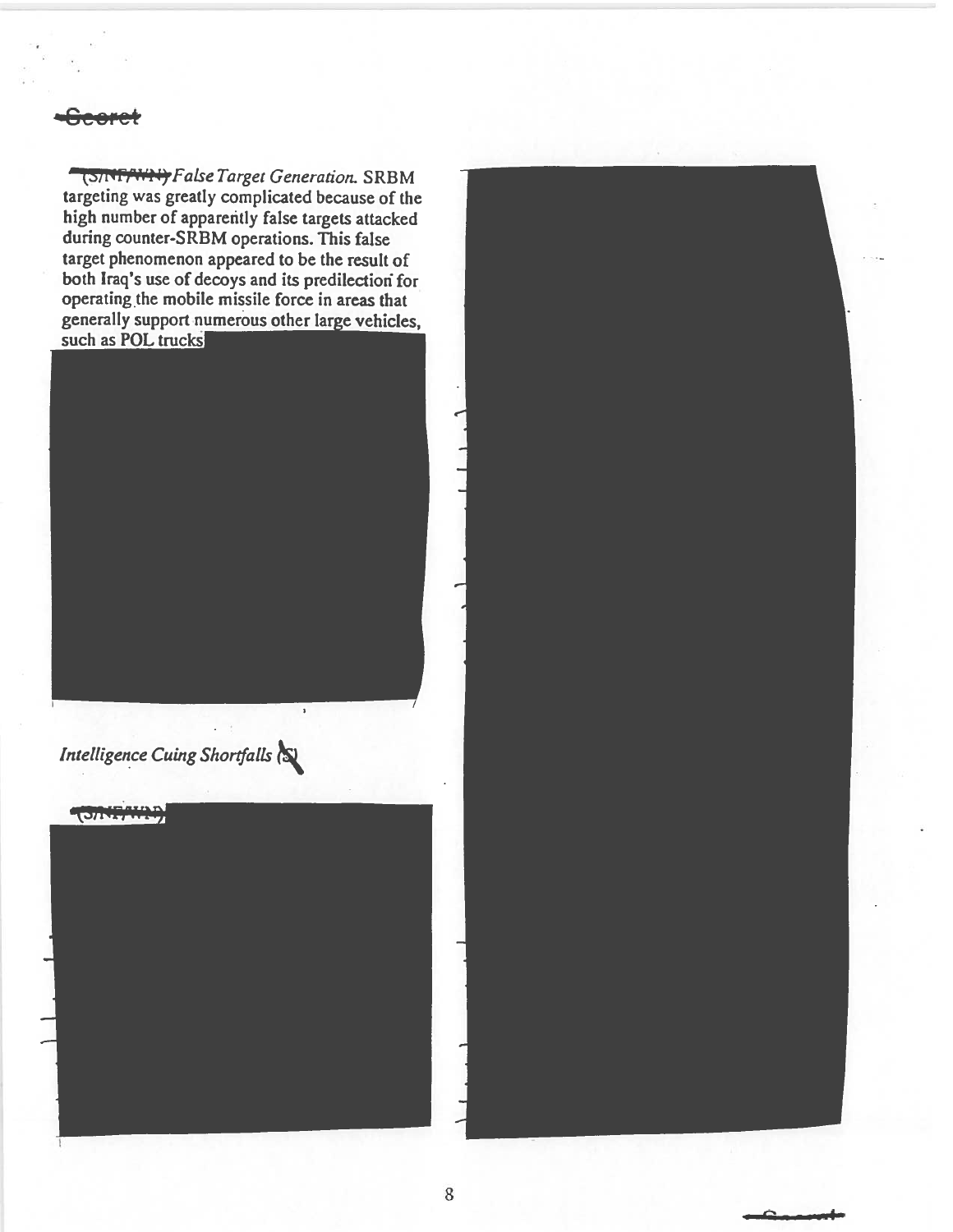## The Counter-SRBM Effort  $-$  Measures of **Effectiveness** (S)

**1,991 FALAD** The targeting challenge posed by the mobile missile operations problem presents equally difficult problems in measuring the effectiveness of such an effort. Traditional measures of effectiveness based on thorough battle damage assessments provide <sup>a</sup> confused picture of the results of Coalition counter-SRBM efforts and may not prove to be the most germane means of assessing the campaign's effectiveness.

**TERTIFY Coalition aircrews reported that** more than 60 launchers were damaged or destroyed.

A review of available imagery and limited quantities of available gun camera film indicate that many of these reported kills were against vehicles similar in appearance to mobile launchers, such as POL trucks.



**(SATITY)** The uncertainties regarding

The Iraqi's use of decoys, and the

launcher's mobile nature (which allowed Iraq to quickly move or hide destroyed or damaged launchers) make bomb damage assessments extremely difficult. What is more quantifiable, at least at present, is the impact of Coalition counter-SRBM operations on Iraqi mobile missile operating tempos.

15/NT/WN) A comparison of Iraqi mobile SRBM operations between the 1988 "War of the Cities" during the Iran-Iraq war and the Gulf war indicates that Coalition anti-SRBM efforts had <sup>a</sup> significant effect on reducing Iraq's operating tempo, either by destroying launchers and related logistics or by disrupting Iraqi operations. These numbers suggest that anti-SRBM efforts may have contributed to the decline in Iraqi operating tempo, although such figures cannot be viewed as conclusive. This is particularly apparent given the disparities between Iraqi war aims during the Iran-Iraq war and DESERT STORM and the concomitant uncertainties surrounding Iraqi strategy during the two conflicts.

The low operating tempo that  $\mathsf{I}$ 'Iraq sustained during DESERT STORM is especially telling in western Iraq where, after the second week of the conflict, Iraq was able to launch only four SCUDs per week. furthermore, launches from western Iraq, where the counter-SRBM effort was exceptionally intense, constituted <sup>a</sup> continually diminishing percentage of total Iraqi SRBM launches.

### **Conclusions**

ftfF\LThc DESERT STORM experience should assist intelligence and operational planners in

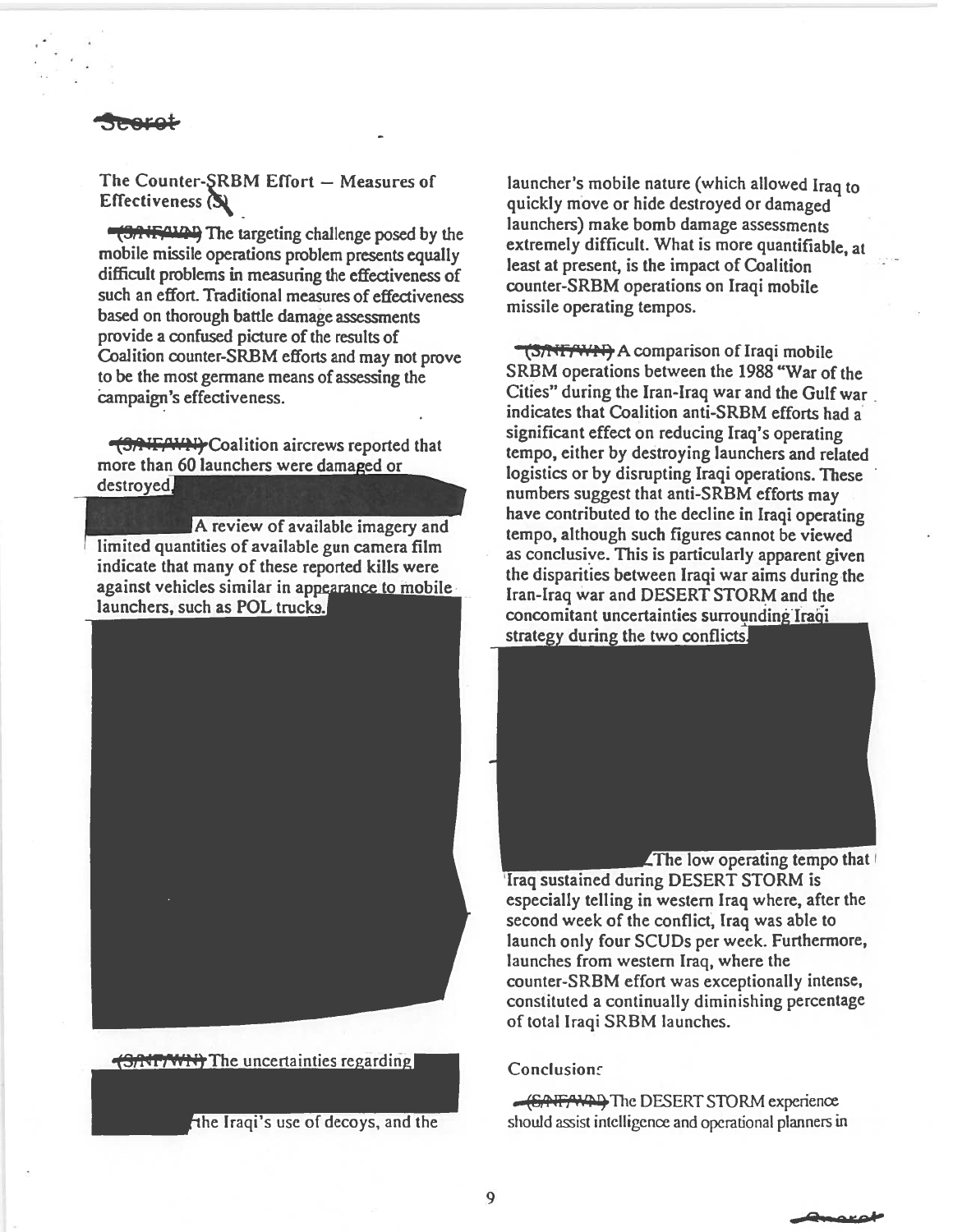

improving current targeting strategies against mobile ballistic missile systems in the Third World and against the Soviet problem. The proliferation of these systems along with improved guidance packages and the potential availability of chemical and biological warfare warheads provide Third World countries with an attractive and relatively cost-effective attack option. More importantly for these states, acquiring ballistic missiles or a nuclear, biological, or chemical warfare capability would allow them to achieve regional political status and the ability to apply geopolitical pressure against other countries.

counter-SRBM operation needs to be built upon. Area limitation analysis, with the special imagery signature analysis conducted before and during the war, proved to be <sup>a</sup> valid predictor of general mobile SRBM operating areas

successes occurred, they clearly did not provide <sup>a</sup> clear-cut solution to the targeting problem that Iraqi mobile missiles posed.

While

(SINT/WH) The DESERT STORM